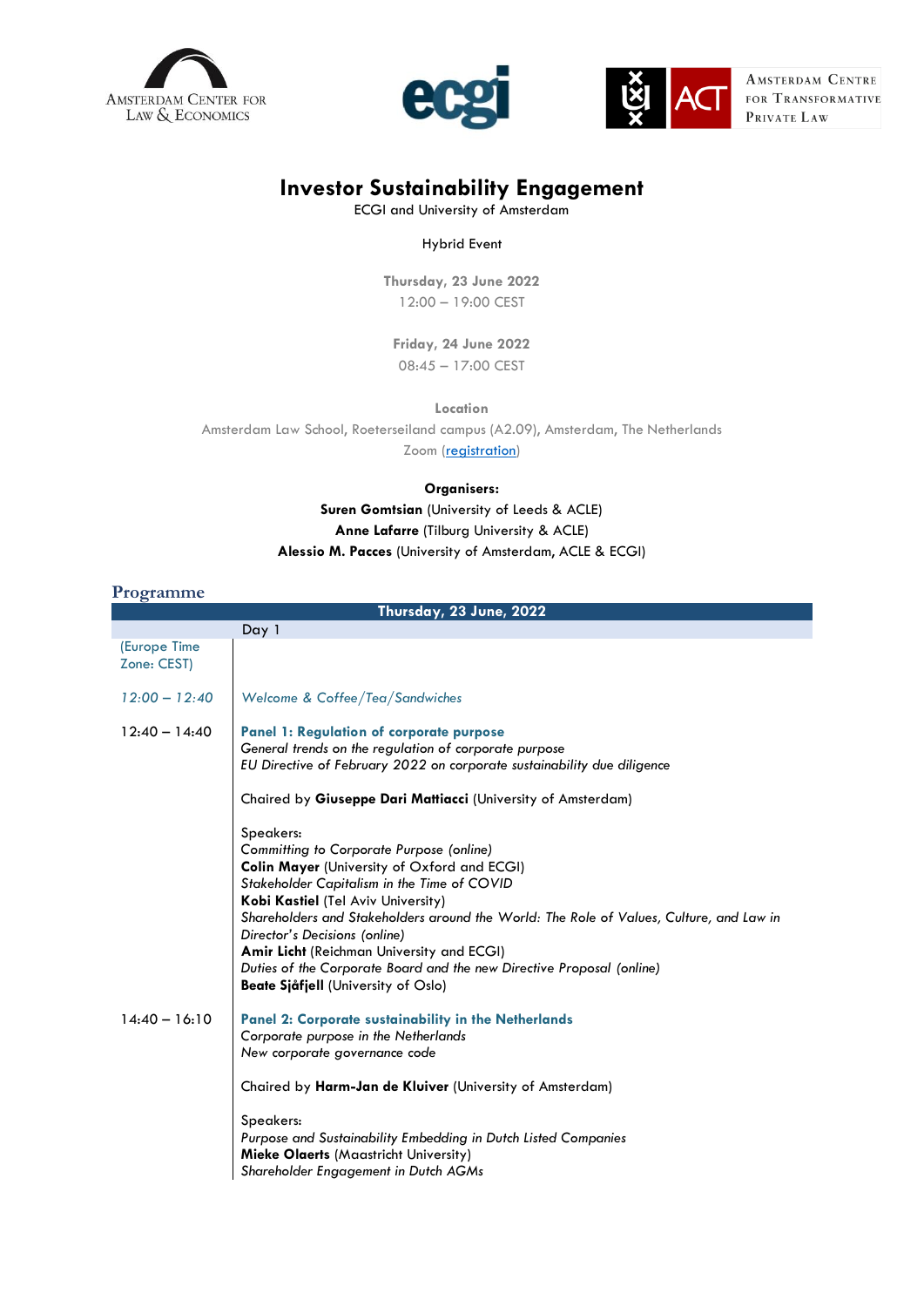

**Contract Contract** 





AMSTERDAM CENTRE FOR TRANSFORMATIVE PRIVATE LAW

|                 | Christoph Van der Elst (Tilburg University)<br>The Duty of Societal Responsibility of the Board<br>Jaap Winter (University of Amsterdam)                                                                                                                                                                           |
|-----------------|--------------------------------------------------------------------------------------------------------------------------------------------------------------------------------------------------------------------------------------------------------------------------------------------------------------------|
| $16:10 - 16:30$ | Coffee/Tea Break                                                                                                                                                                                                                                                                                                   |
| $16:30 - 17:30$ | <b>Expert Roundtable on Sustainability Engagements</b>                                                                                                                                                                                                                                                             |
|                 | Moderated by Anne Lafarre (Tilburg University)                                                                                                                                                                                                                                                                     |
|                 | Roundtable speakers:<br><b>Rients Abma (Eumedion)</b><br><b>Mark van Baal (Follow This)</b><br>Mart van Kuijk (Vereniging van Beleggers voor Duurzame Ontwikkeling)<br><b>Simon Rawson (ShareAction)</b><br>Xander Urbach (MN Services)<br>Jesper Vaarwerk (Follow This)                                           |
| $17:30 - 19:00$ | Panel 3: Stewardship Reporting and Sustainability Engagement in the shadow of<br>voting<br>Evidence on the preferences and the behaviour of institutional investors<br>The role of pension funds<br>Shareholder-sponsored sustainability-related proposals<br>Chaired by Suren Gomtsian (University of Leeds)      |
|                 | Speakers:<br>The Rhetoric of Activist Shareholder Stewards (online)<br>Dionysia Katelouzou (King's College London)<br>Do Institutional Investors Vote Responsibly?<br>Anne Lafarre (Tilburg University)<br>Collaborative Shareholder Engagement: examples from the PRI<br>Rieneke Slager (University of Groningen) |
| 19:00           | Conference Dinner (by invitation)                                                                                                                                                                                                                                                                                  |

| <b>Friday, 24 June, 2022</b> |                                                                                                                                                                                                                                                                                                                                                                                                                                                                                                                                                                                     |  |  |
|------------------------------|-------------------------------------------------------------------------------------------------------------------------------------------------------------------------------------------------------------------------------------------------------------------------------------------------------------------------------------------------------------------------------------------------------------------------------------------------------------------------------------------------------------------------------------------------------------------------------------|--|--|
|                              | Day 2                                                                                                                                                                                                                                                                                                                                                                                                                                                                                                                                                                               |  |  |
| (Europe Time<br>Zone: CEST)  |                                                                                                                                                                                                                                                                                                                                                                                                                                                                                                                                                                                     |  |  |
| $08:45 - 09:00$              | Welcome & Coffee/Tea                                                                                                                                                                                                                                                                                                                                                                                                                                                                                                                                                                |  |  |
| $09:00 - 10:30$              | <b>Panel 4: Stewardship Codes for Sustainability Engagement</b><br>New generation stewardship codes with stronger focus on sustainability<br>The effectiveness of institutional investor engagement and the role of stewardship codes<br>Chaired by <b>Jennifer de Lange</b> (University of Amsterdam)<br>Speakers:<br>Stewardship Codes, ESG Activism, and Transnational Ordering<br><b>Jennifer Hill</b> (Monash University and ECGI)<br>Stewardship Codes, Democratisation of Sustainable Investment and Shareholder Personhood<br>Konstantinos Sergakis (University of Glasgow) |  |  |
|                              | Institutional Investor Engagement and Investees' ESG Performances<br>Giovanni Strampelli (Bocconi University)                                                                                                                                                                                                                                                                                                                                                                                                                                                                       |  |  |